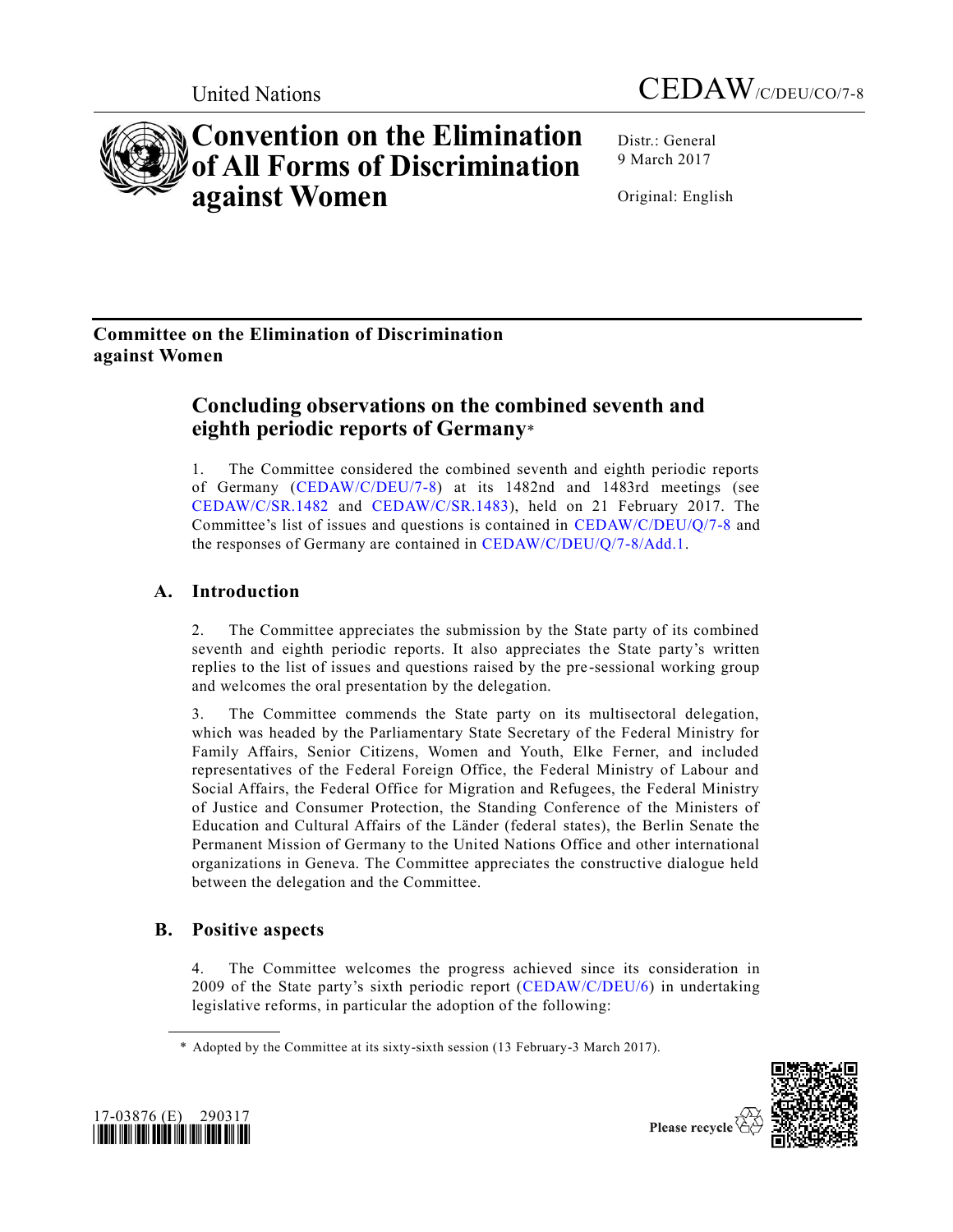(a) Amendment to section 177 of the German Criminal Code (2016), enshrining the principle of "no means no";

(b) Disability Inclusion Act (2016), which protects women with disabilities from discrimination;

(c) Federal Equality Act (2015) and Act on the Equal Participation of Women and Men in Leadership Positions (2015);

(d) Minimum Wage Act (2015), which benefits many women engaged in low-paying jobs;

(e) The forty-seventh Criminal Law Amendment Act (2013), which makes female genital mutilation a separate criminal offence under section 226a of the Criminal Code.

5. The Committee welcomes the State party's efforts to improve its institutional and policy framework aimed at accelerating the elimination of discrimination against women and promoting gender equality, including the adoption or establishment of:

(a) Second national action plan (2017) on the implementation of Security Council resolution [1325 \(2000\)](http://undocs.org/S/RES/1325(2000)) on women and peace and security;

(b) National action plan on the Convention on the Rights of Persons with Disabilities (2016);

(c) National action plan on business and human rights (2016);

(d) Policy regarding integration, housing, health care and education for refugees and asylum seekers, including unaccompanied minor children (2011 -2015);

(e) National hotline for violence against women, in 2013.

6. The Committee welcomes the fact that, since the consideration of the previous report, the State party has ratified or acceded to the following international instruments:

(a) Optional Protocol to the Convention on the Rights of the Child on a communications procedure, in 2013;

(b) Optional Protocol to the Convention on the Rights of the Child on the sale of children, child prostitution and child pornography, in 2009;

(c) International Convention for the Protection of All Persons from Enforced Disappearance, in 2009;

(d) Convention on the Rights of Persons with Disabilities and the Optional Protocol thereto, both in 2009.

7. The Committee commends the State party on its significant and generous efforts in receiving high numbers of asylum seekers and refugees forced to flee their countries throughout 2015 and early 2016. The humanitarian leadership and commitment demonstrated by the State party, at a critical moment for refugee protection in Europe, set an impressive example in terms of credibility, respect for international human rights standards and international protection.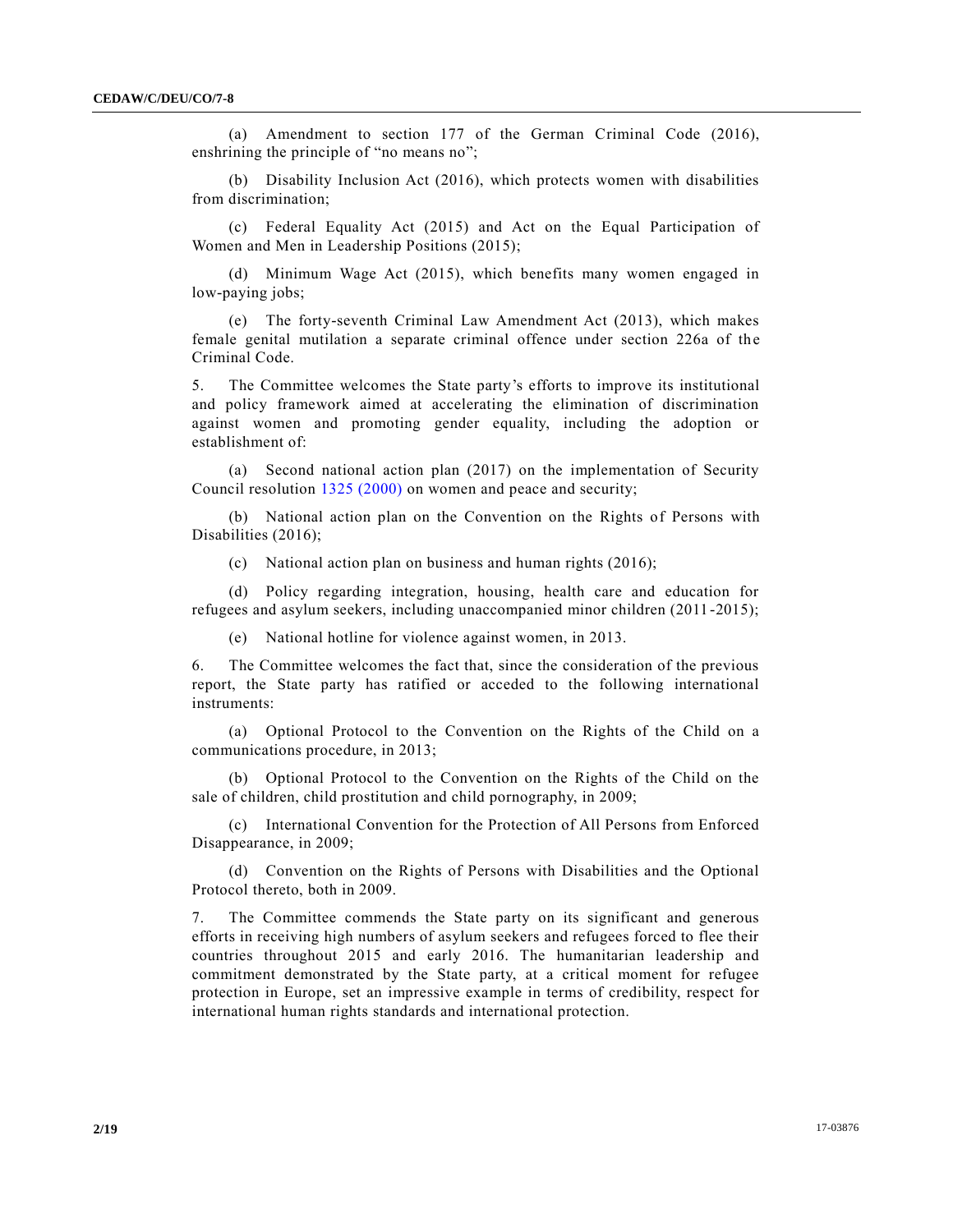# **C. Parliament**

8. **The Committee stresses the crucial role of the legislative power in ensuring the full implementation of the Convention (see the statement by the Committee on its relationship with parliamentarians, adopted at the forty-fifth session, in 2010). It invites the Bundestag and the Bundesrat and the parliaments of the federal states, in line with their mandates, to take the necessary steps regarding the implementation of the present concluding observations between now and the next reporting period under the Convention.**

# **D. Principal areas of concern and recommendations**

# **Implementation of the Convention, the Optional Protocol thereto and the Committee's general recommendations**

9. The Committee welcomes the many efforts being made by the State party to disseminate the Convention. Nevertheless, it is concerned that disparities remain in the implementation of the Convention across the federal states and municipalities remain. It is also concerned about the limited awareness among the judiciary and legal professionals of the Convention, the Optional Protocol thereto and the general recommendations of the Committee.

10. **The Committee recommends that the State party strengthen training provided by the German Judicial Academy and enable judges, prosecutors and lawyers to directly apply or invoke the Convention and the Optional Protocol thereto in the national courts.**

# **Application of the Convention under the federal system**

11. Cognizant of the complex federal and constitutional structures in the State party, the Committee notes as positive the substantial efforts being made to strengthen coordination of the implementation of the Convention, including through ministerial conferences at the federal state level. It also notes the publication of the third Gender Equality Atlas for Germany in 2017, which will serve as an important tool to advance women's rights throughout the State party. The Committee nevertheless remains concerned that in areas under the exclusive responsibility of the federal states, the Convention is not applied consistently.

12. **The Committee, taking into account the legal responsibility and leadership role of the federal Government in the implementation of the Convention, reiterates its previous recommendation (see [CEDAW/C/DEU/CO/6,](http://undocs.org/CEDAW/C/DEU/CO/6) para. 16) that effective coordination of the structures at all levels be strengthened in order to ensure the uniformity of results in the implementation of the Convention throughout the State party. It also recommends that the State party strengthen the mandate of the German Institute for Human Rights and grant it the authority to ensure the transparent, coherent and consistent implementation of the Convention throughout its territory.**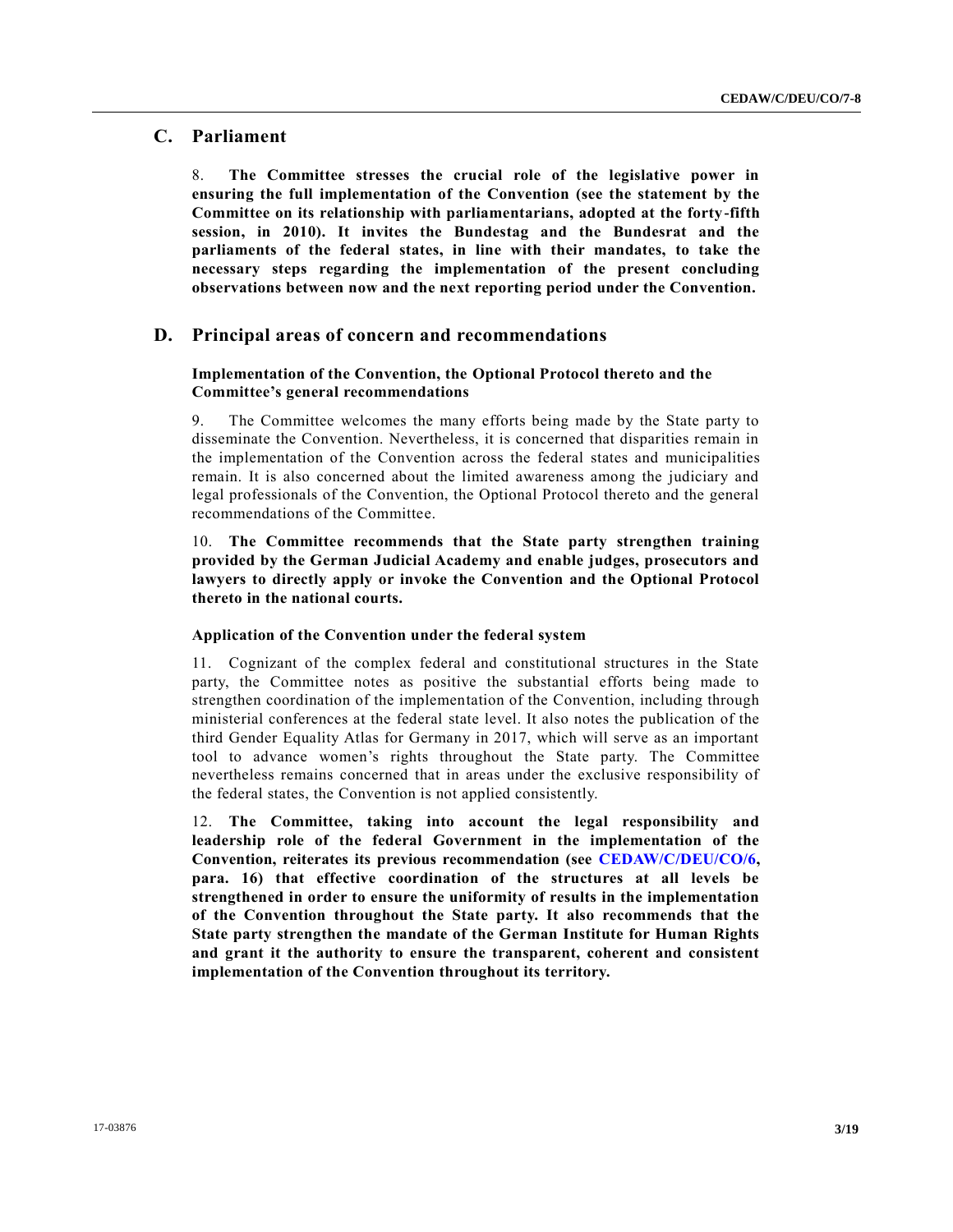#### **Legislative framework**

13. The Committee welcomes the constitutional provisions, laws, administrative norms and policies promoting gender equality and defining sex as a prohibited ground for discrimination that have been adopted since the previous periodic review. Nevertheless, the Committee is concerned that the General Act on Equal Treatment (2006) remains limited in scope and fails to comprehensively protect women from gender-based discrimination in the domestic and private spheres. While the Committee notes the shift in the burden of proof in civil and administrative proceedings concerning discrimination, it points out that the period during which discrimination claims can be made remains extremely limited. The Committee is also concerned that group action enabling women's organizations and trade unions to bring cases of discrimination before the courts is currently not provided for through the Act. In addition, it is concerned that article 9 of the Act provides for questionable differential treatment on the grounds of religion or beliefs.

14. **The Committee recommends that the State party amend the General Act on Equal Treatment in line with the proposals outlined in the evaluation conducted by the Federal Anti-Discrimination Agency and ensure that its range of application is expanded. It therefore recommends that the State party introduce the right of group action on the part of women's organizations and trade unions to bring discrimination cases before the courts and extend the deadline for submitting discrimination complaints to at least six months. It also recommends that dismissals be added to the Act and that article 9 of that Act be abolished.**

#### **Extraterritorial State obligation**

15. The Committee is concerned about:

(a) The negative impact of the conduct of transnational companies, in particular textile and large-scale agricultural corporations registered or domiciled in the State party and operating abroad, on the enjoyment of the rights enshrined in the Convention by local women and girls in third States;

(b) The inadequate legal framework to hold companies and corporations registered or domiciled in the State party accountable for violations of women 's human rights abroad, and the lack of a gender perspective in the national action plan on business and human rights;

(c) The absence of an effective independent mechanism with the power to investigate complaints alleging violations by such corporations, such as allegations of forced evictions by German companies based abroad, and the limited access to judicial remedies of women who are victims of such violations;

(d) The lack of impact assessments explicitly taking into account women's human rights before the negotiation of international trade and investment agreements.

16. **The Committee recommends that the State party:**

(a) **Strengthen its legislation governing the conduct of corporations registered or domiciled in the State party in relation to their activities abroad,**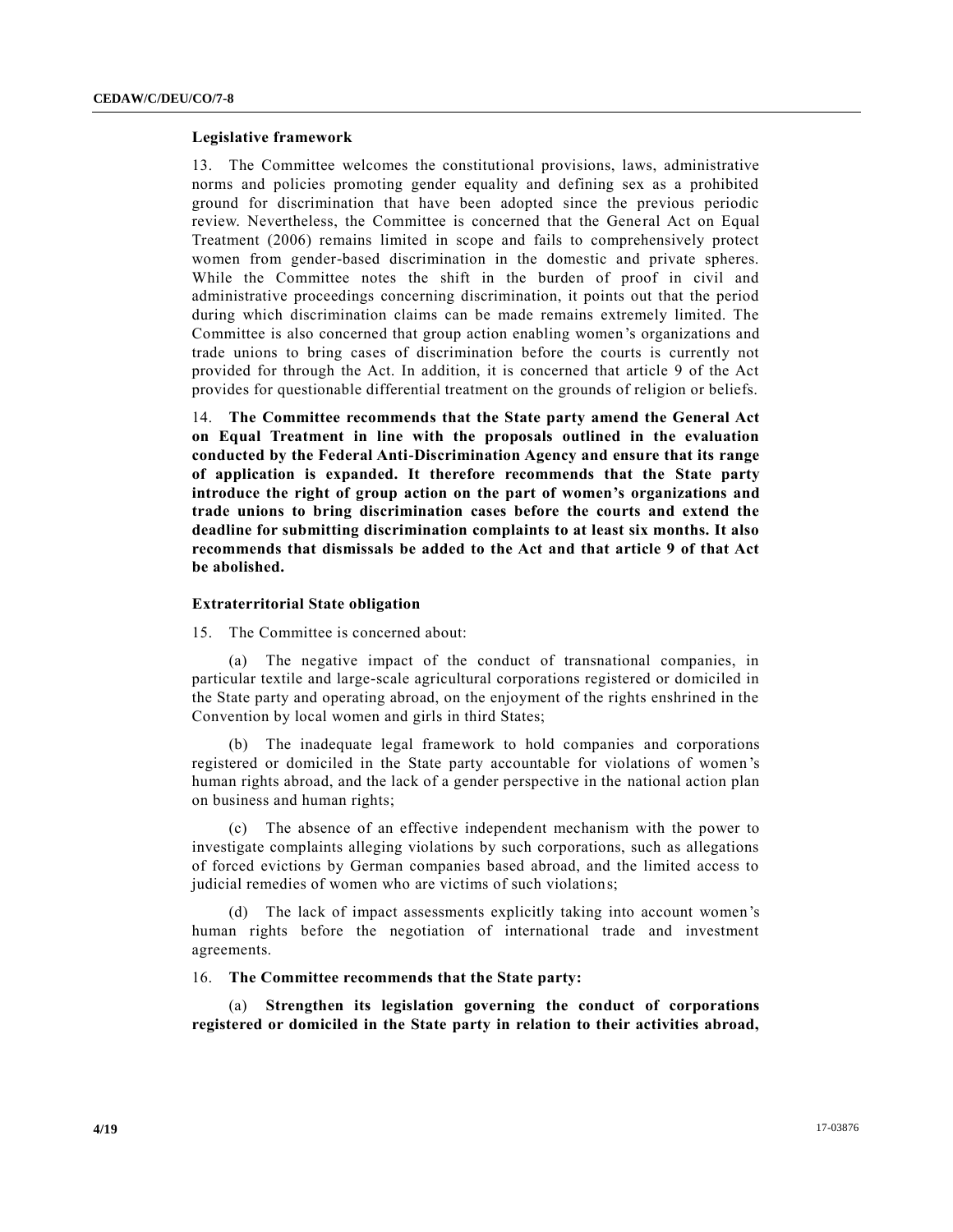**including by requiring those corporations to conduct human rights and gender impact assessments before making investment decisions;**

(b) **Introduce effective mechanisms to investigate complaints filed against those corporations, with a mandate to, among other things, receive complaints and conduct independent investigations, and incorporate a gender perspective into the national action plan;**

(c) **Adopt specific measures, including a mechanism for redress to facilitate access to justice on behalf of women who are victims of human rights violations, and ensure that judicial and administrative mechanisms in place take a gender perspective into account;**

(d) **Ensure that trade and investment agreements negotiated by the State party recognize the primacy of its international human rights obligations over investors' interests and that the introduction of investor-State dispute settlement procedures through the Comprehensive Economic and Trade Agreement does not create obstacles to full compliance with the Convention.**

# **National machinery for the advancement of women, and gender mainstreaming**

17. The Committee welcomes the increased budget allocation for the Federal Ministry for Family Affairs, Senior Citizens, Women and Youth in 2017, along with the efforts made by the State party to strengthen cooperation among relevant institutional structures and mechanisms. Nevertheless, the Committee remains concerned about:

(a) The lack of an overall integrated strategy for gender mainstreaming, along with the absence of sufficiently gender-disaggregated data collection or mechanisms for comprehensive monitoring and impact evaluation;

(b) The absence of a comprehensive national gender equality strategy, policy or action plan to address the structural factors perpetuating gender inequalities;

(c) The State party's reluctance to implement gender budgeting at the federal level notwithstanding the reported success of adopting such an approach in some federal states;

(d) The limited mandate of the Federal Anti-Discrimination Agency, which, notwithstanding its increased resources, continues to lack sufficient authority to file or support court cases, launch investigations or impose sanctions in response to discrimination claims;

(e) Provisions in the Federal Equality Act that restrict the appointment of gender equality delegates and deputy delegates to women;

The negative impact that the limited allocation of resources for gender issues by the Federal Ministry for Economic Cooperation and Development has on the full and effective implementation of its Gender Equality in German Development policy and its gender action plan.

18. **The Committee reiterates its previous recommendations (see [CEDAW/C/](http://undocs.org/CEDAW/C/DEU/CO/6) [DEU/CO/6,](http://undocs.org/CEDAW/C/DEU/CO/6) para. 24) that the State party:** 

(a) **Reinforce the integrated approach to gender mainstreaming and introduce effective monitoring and accountability mechanisms, including**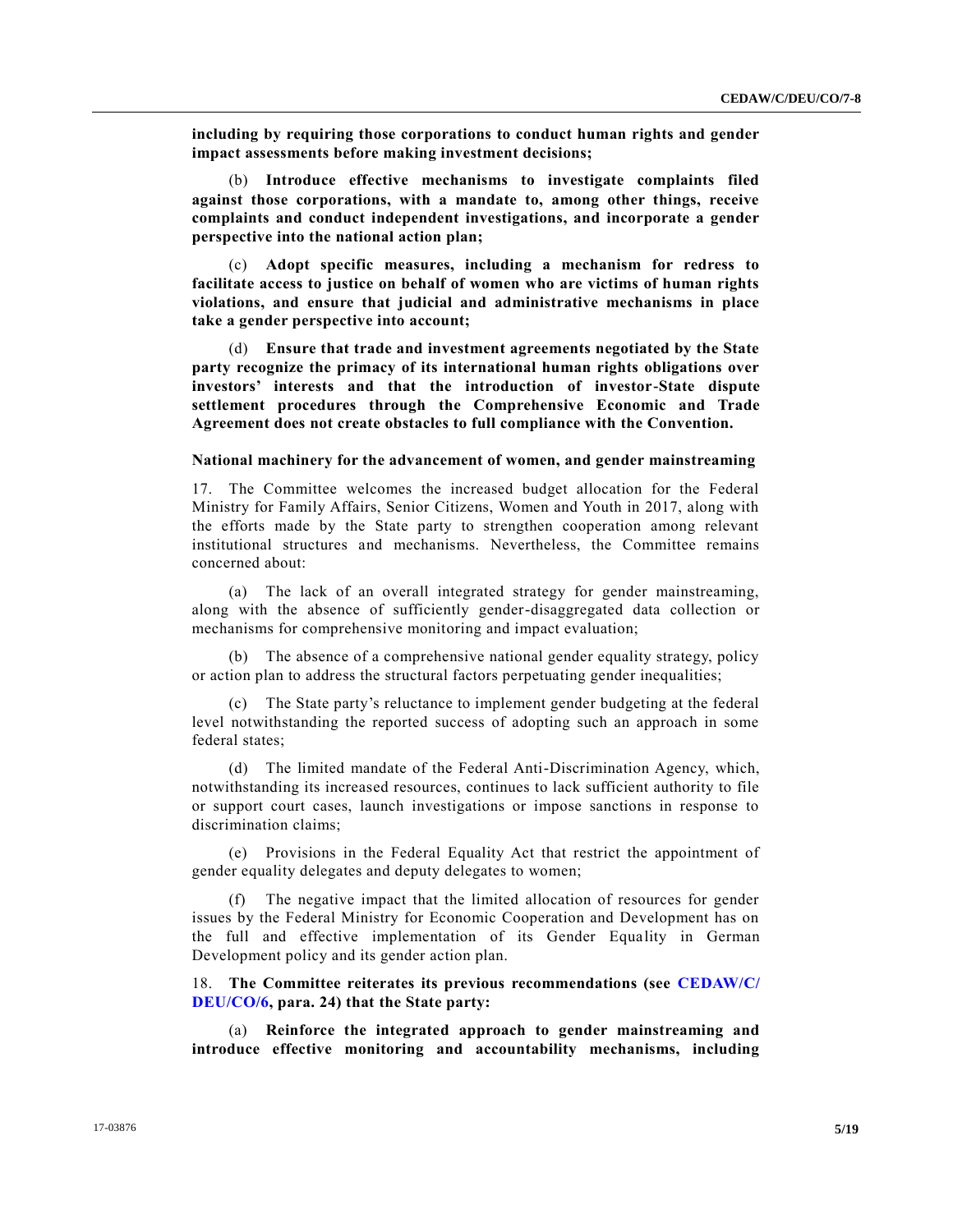**through the systematic continuation of gender impact assessments of legislation across all ministries, ensuring that evaluation is measured on the basis of compliance with relevant targets and indicators and effective data collection;** 

(b) **Develop a comprehensive national gender strategy, policy and action plan addressing the structural factors causing persistent inequalities, including intersecting forms of discrimination against disadvantaged and marginalized women and girls;**

(c) **Adopt an integrated gender-budgeting process (including the implementation of the Sustainable Development Goals) that includes effective monitoring and accountability mechanisms across all sectors and levels of government, drawing on the experience of the federal states that have successfully implemented such processes;**

(d) **Strengthen the mandate of the Federal Anti-Discrimination Agency and provide it with the authority necessary to file court cases, launch investigations and impose sanctions; ensure that it is provided with adequate human, technical and financial resources to implement its mandate effectively; and establish and sustain independent anti-discrimination offices in all federal states;** 

(e) **Consider amending the Federal Equality Act to extend eligibility to men for appointment as equality delegates;**

(f) **Ensure the adequate allocation of human, technical and financial resources to the Federal Ministry for Economic Cooperation and Development so as to allow for the full and effective implementation of its Gender Equality in German Development policy and its gender action plan.**

# **Temporary special measures**

19. The Committee commends the State party on the wide-ranging temporary special measures that it adopted during the review period as a means of advancing the achievement of substantive equality of women and men in all areas covered by the Convention where women are underrepresented or disadvantaged. It also appreciates the State party's commitment to continuing such an approach in the future.

20. **With reference to general recommendation No. 25 (2004) on temporary special measures, the Committee recommends that the State party continue to adopt and implement measures, either as temporary special measures or as permanent measures, aimed at achieving substantive equality of women and men, and ensure the allocation of resources, the creation of incentives, targeted recruitment and the setting of time-bound goals and quotas in all areas covered by the Convention where women are underrepresented or disadvantaged in both the public and the private sectors.**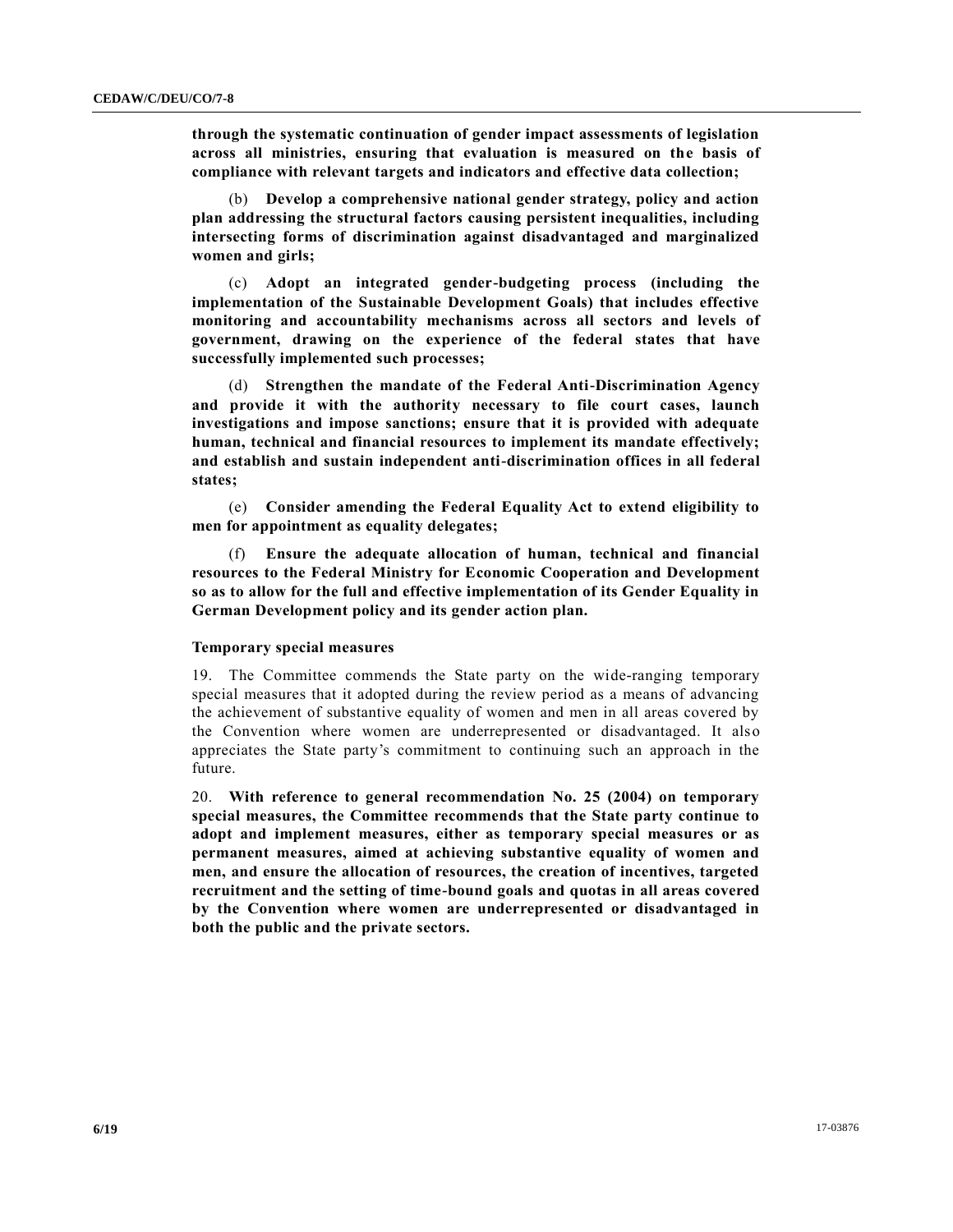# **Stereotypes**

21. The Committee welcomes the legislative and other measures taken to address discriminatory stereotypes and notes the pilot projects relating to the portrayal of transgender persons in the media. It is nevertheless concerned that:

(a) Prevailing stereotypes about the roles and responsibilities of women and men in the family and in society continue to impede progress in advancing gender equality;

(b) Stereotyped and sexualized images of women continue to appear in the media and advertisements;

(c) Stereotyped media portrayals and negative images of ethnic minority women and migrant women undermine their ability to become better integrated into society.

22. **The Committee reiterates its previous recommendations (see [CEDAW/C/](http://undocs.org/CEDAW/C/DEU/CO/6) [DEU/CO/6,](http://undocs.org/CEDAW/C/DEU/CO/6) para. 28) that the State party:**

**Strengthen its efforts to eliminate discriminatory stereotypes regarding the roles and responsibilities of women and men in the family and in society, including through awareness-raising campaigns;**

(b) **Establish an education strategy for media professionals comprising guidelines and monitoring mechanisms to eliminate discriminatory stereotypes against women, and encourage gender-sensitive media coverage, in particular in the run-up to elections; introduce measures to promote equal representation of women and men in the media; and strengthen the role of the German Advertising Standards Council to ensure adequate sanctions and enforcement powers in addressing discriminatory gender stereotypes;**

(c) **Introduce incentives to the media to promote positive images of ethnic minority, migrant, refugee and asylum-seeking women.** 

#### **Harmful practices**

23. The Committee welcomes the adoption of legislative and other measures to combat harmful practices, including the forty-seventh Criminal Law Amendment Act (2013) prohibiting female genital mutilation and the establishment of an interministerial working group on intersexuality/transsexuality. Nevertheless, the Committee is concerned about:

(a) Legislative provisions allowing marriage under the age of 18 years in exceptional cases;

(b) The significant number of girls living in the State party, often from migrant families, who have undergone or are at risk of being subjected to female genital mutilation and other harmful practices;

(c) The limited information and education projects on harmful practices available to ethnic minority and migrant women in particular, along with the inadequate training of health and social services professionals and the lack of adequately provisioned counselling services throughout the State party;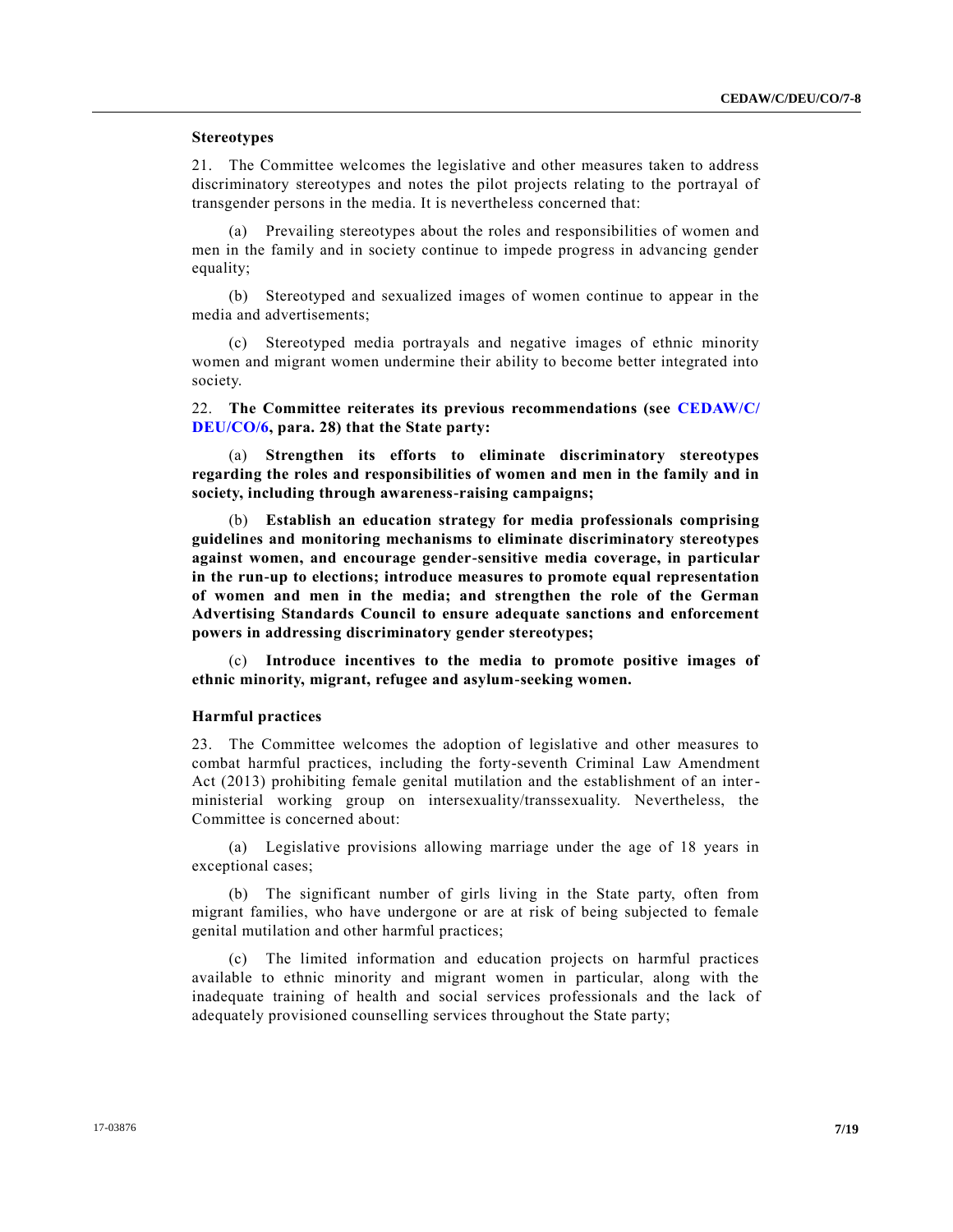(d) The lack of clear legislative provisions prohibiting the performance of unnecessary medical procedures on infants and children of indeterminate sex until they reach an age at which they are able to provide their free, prior and informed consent;

(e) Inadequate support and the lack of effective remedies for intersex persons who have undergone medically unnecessary surgical procedures at a very early age, often with irreversible consequences, resulting in long-term physical and psychological suffering.

24. **In the light of joint general recommendation No. 31 of the Committee on the Elimination of Discrimination against Women/general comment No. 18 of the Committee on the Rights of the Child (2014) on harmful practices, the Committee recommends that the State party:**

(a) **Ensure safeguards to protect girls under the age of 18 years who have been allowed to marry;** 

(b) **Systematically collect disaggregated data on the incidence of harmful practices in the State party and continue to strengthen preventive and protective measures to eliminate female genital mutilation;**

(c) **Develop awareness-raising campaigns; ensure that information is readily available to victims of female genital mutilation; ensure that health and social services professionals are sufficiently trained to identify potential victims; and make certain that perpetrators are brought to justice;**

(d) **Adopt clear legislative provisions explicitly prohibiting the performance of unnecessary surgical or other medical treatment on intersex children until they reach an age at which they can provide their free, prior and informed consent; provide the families of intersex children with adequate counselling and support; and ensure that the German Medical Association provides information to medical professionals on the legal prohibition of unnecessary surgical or other medical interventions for intersex children;**

(e) **Ensure the effective access to justice, including by amending the statute of limitations, of intersex persons who have undergone unnecessary surgical or other medical treatment without their free, prior and informed consent; and consider the proposal of the German Ethics Council to establish a State compensation fund.** 

#### **Gender-based violence against women**

25. The Committee commends the State party on the numerous measures taken to address gender-based violence, in particular through the amendment (2016) to section 177 of the Criminal Code, criminalizing sexual assault through the use of force or the threat of force and rape. It also welcomes the announcement made during the dialogue with the Committee that in 2017 the State party will ratify the Council of Europe Convention on Preventing and Combating Violence against Women and Domestic Violence. Nevertheless, the Committee is concerned about:

(a) The prevalence of domestic violence against women and the absence of a comprehensive strategy of prevention and early intervention, along with the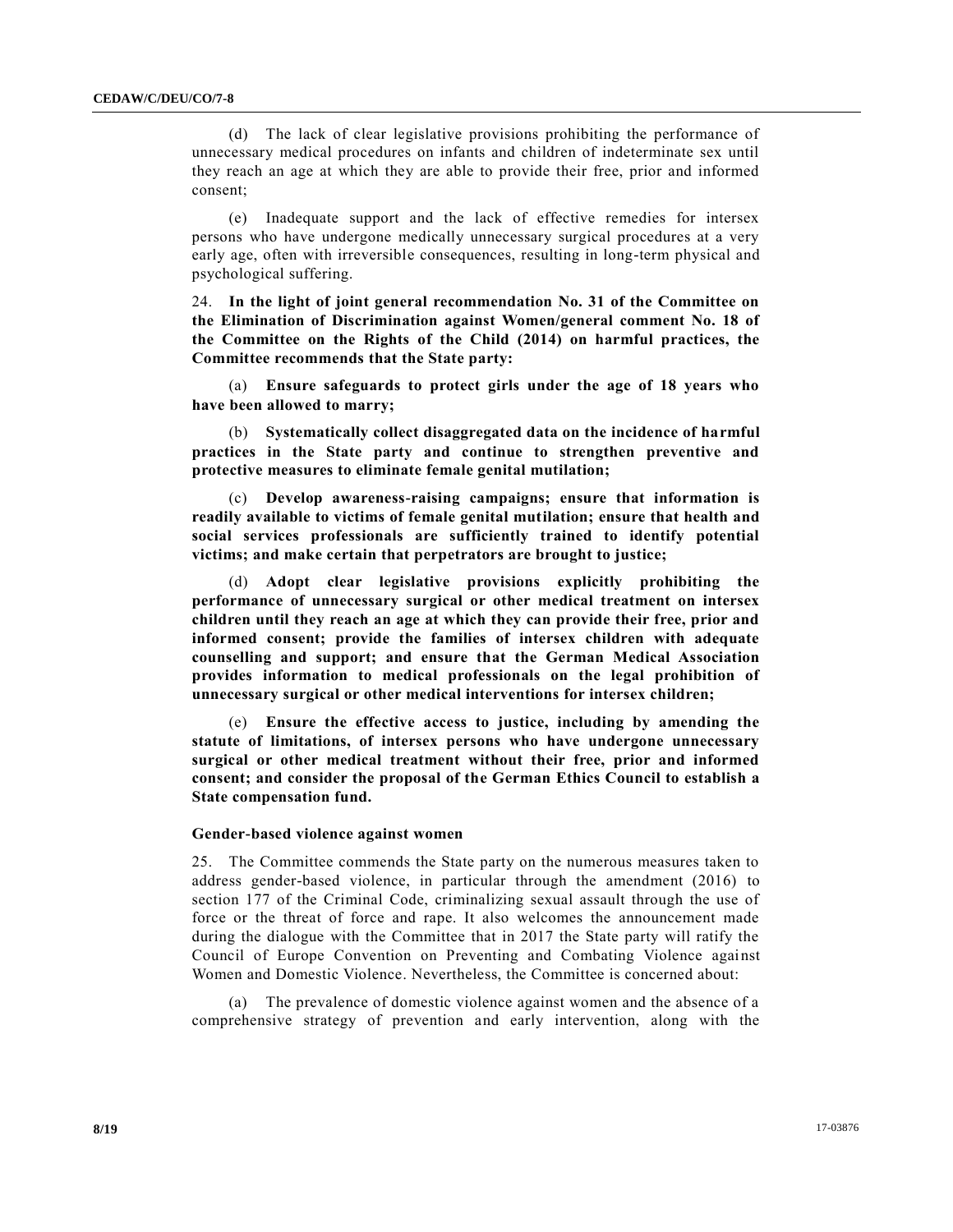prevailing attitudes among judicial authorities that cases of domestic violence are a private matter;

(b) Underreporting of gender-based violence to the police, and low prosecution and conviction rates;

(c) Reports suggesting that women with disabilities, in particular those living in residential institutions, are two to three times more likely to be exposed to violence than other women;

(d) Reported incidents of sexual and domestic violence against women in refugee shelters by their partners, shelter staff or security staff; and the legal restrictions on their freedom, which often force them to wait several months before they can be transferred to an alternative safe shelter;

(e) Incidents of hate crimes and attacks on refugees and asylum seekers in both shelters and camps, causing injury to women and girls;

(f) Gender-based stereotypes and myths surrounding rape within society and among legal professionals;

(g) The fact that, in certain cases, women encounter difficulties in achieving recognition of their situation of particular hardship, which, according to the Residence Act, leads to the abandonment of the requirement for cohabitation in marriage of at least three years to gain an independent right of residence, or their being forced to remain married to a violent spouse to avoid losing their derived right of residence.

26. **The Committee recalls its general recommendation No. 19 (1992) on violence against women and reiterates its previous recommendations that the State party:**

(a) **Enhance its efforts to combat all forms of gender-based violence against women, and take steps to develop a comprehensive prevention strategy to address domestic violence, including through awareness-raising campaigns;**

(b) **Encourage women to report incidents of gender-based violence, including domestic violence, and ensure that cases of violence against women are effectively investigated and perpetrators duly prosecuted;** 

(c) **Establish an independent mechanism to monitor cases of violence and abuse in institutions for persons with disabilities, ensuring that such a body is provided with the human, technical and financial resources necessary to implement its mandate fully;** 

(d) **Amend the law to ensure that immigration law considerations do not prevent the authorities from taking prompt action to provide protection in cases of gender-based violence;**

(e) **Promptly investigate any incidents of hate crimes or attacks against refugee and asylum-seeking women and girls, and ensure that the perpetrators are duly prosecuted;** 

(f) **Undertake awareness-raising campaigns to educate the public about the implications of sexual violence, and strengthen capacity-building programmes at both the federal and the state levels for judges, prosecutors,**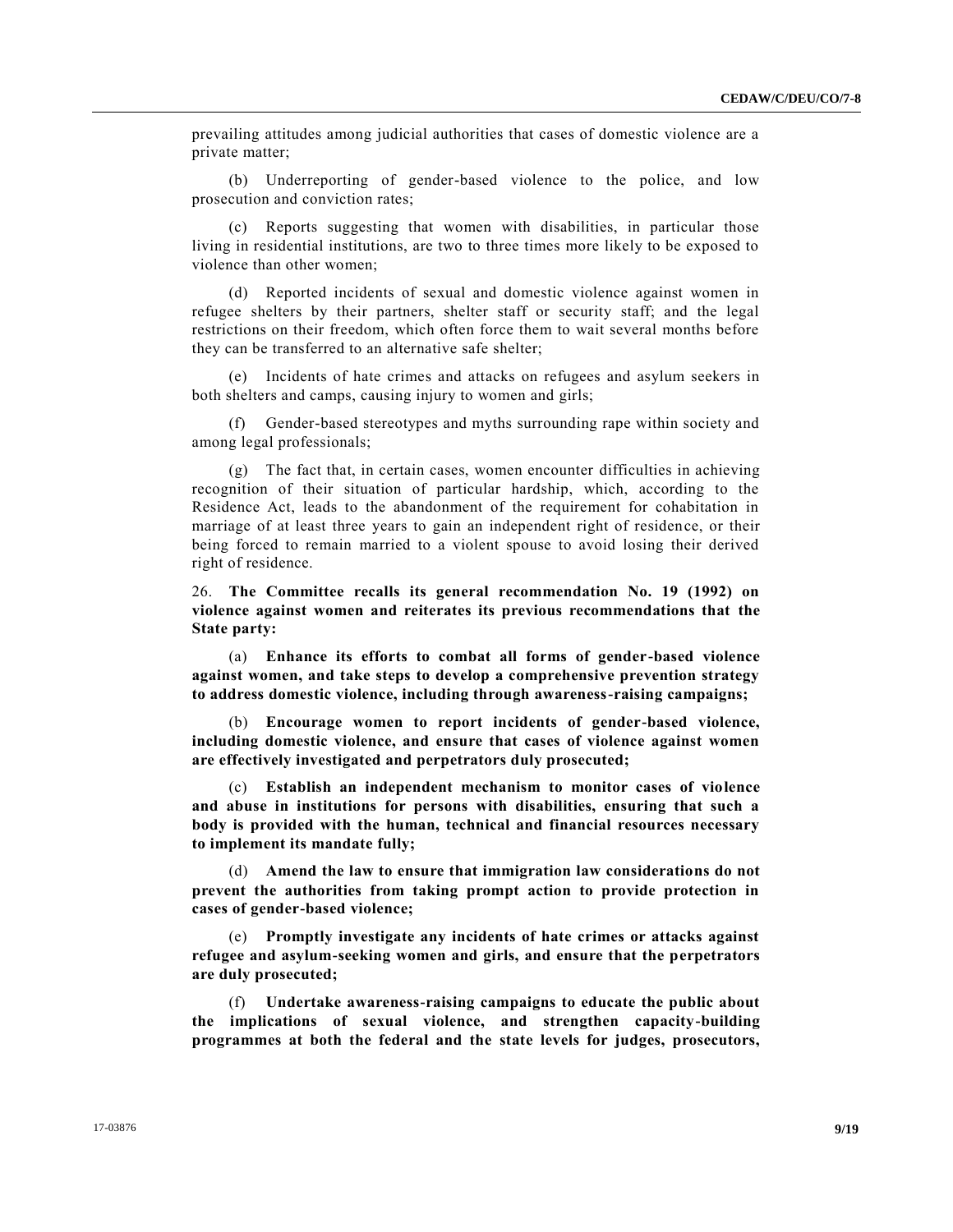**police officers and other law enforcement officials in the strict application of criminal law provisions to sexual violence against women;** 

(g) **Ensure that foreign women are not forced to remain in an abusive marriage by facilitating the recognition of their particular hardship and granting them an independent right of residence;**

(h) **As announced during the dialogue with the Committee, take all the steps necessary to ratify the Council of Europe Convention on Preventing and Combating Violence against Women and Domestic Violence as a matter of priority.**

#### **Women and peace and security**

27. The Committee commends the State party on its commitment to the implementation of Security Council resolution [1325 \(2000\),](http://undocs.org/S/RES/1325(2000)) on the launch of its first national action plan on women and peace and security, in 2013 and on the adoption of its small arms principles in 2015. The Committee is nevertheless concerned about the use of arms exported by the State party, including in conflict zones, and the inadequate monitoring by arms-producing corporations of the use of their arms in the context of violence against women, in line with its obligations under the Arms Trade Treaty. It is also concerned that the small arms principles do not mention gender-based violence as a ground for denying an export licence.

28. **The Committee recommends that legislation regulating arms export control be harmonized in line with article 7 (4) of the Arms Trade Treaty and the Council Common Position 2008/944/CFSP of the European Union. It also recommends that, before export licences are granted, comprehensive and transparent assessments be conducted of the impact that the misuse of small arms and light weapons has on women, including those living in conflict zones.** 

# **Trafficking and exploitation of prostitution**

29. The Committee welcomes the wide range of legal and structural measures developed by the State party to combat trafficking. Nevertheless, it is concerned about:

(a) The lack of a comprehensive anti-trafficking strategy, and the absence of available disaggregated data on victims of trafficking, or quantitative information on the extent of trafficking in the State party, in particular for purposes other than sexual exploitation;

(b) The low rates of prosecution and conviction in cases of trafficking in women and girls;

(c) The lack of national guidelines for the identification of victims of trafficking;

(d) The lack of systematically organized and harmonized victim assistance, rehabilitation and reintegration measures across all federal states, including access to counselling, medical treatment, psychological support and redress, including compensation, for victims of trafficking, in particular for migrant women, who are not automatically entitled to temporary residence permits unless they cooperate with the police and the judicial authorities;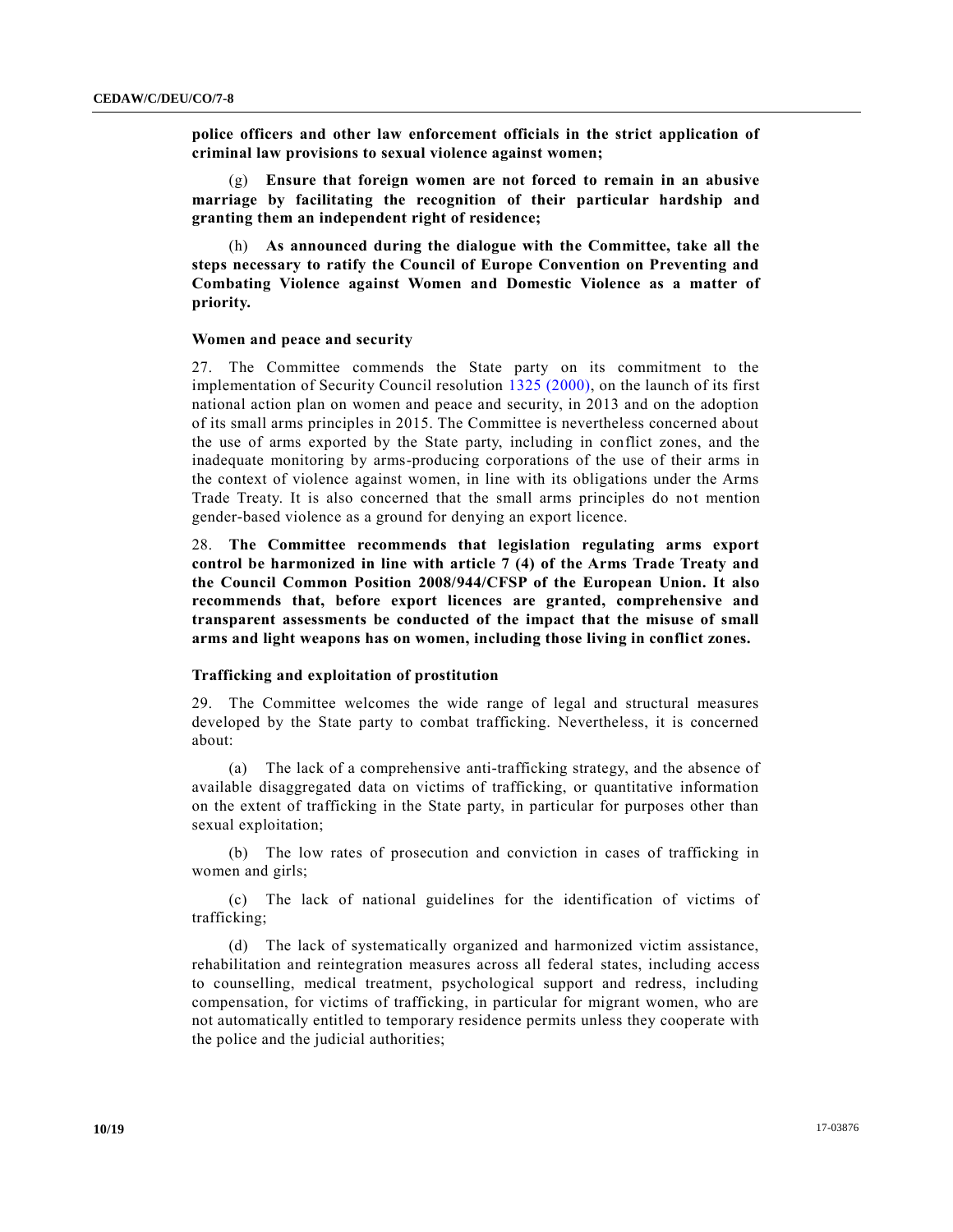(e) The limited measures in place to ensure nationwide multilingual counselling and support for women who are victims of trafficking and women engaged in prostitution, and the inadequate procedures necessary for providing alternative income-generating opportunities to women who wish to leave prostitution.

30. **The Committee recommends that the State party:**

(a) **Establish an independent mechanism aimed at supporting a comprehensive and effective anti-trafficking policy, and provide this mechanism with adequate human, technical and financial resources to collect and analyse disaggregated data on trafficking in persons and to conduct statistical and quantitative studies on the extent of trafficking in the State party;**

(b) **Develop awareness-raising programmes for the police and social workers at the municipal level and investigate, prosecute and adequately punish all cases of trafficking in persons, especially women and girls;**

(c) **Develop national guidelines for the effective identification of victims of trafficking;** 

(d) **Strengthen measures to systematically identify and provide support to women who are victims and those at risk of trafficking, in particular migrant women and unaccompanied girls, ensuring adequate access to health care, counselling services and redress, including compensation; strengthen the human, technical and financial resources of non-governmental organizations that offer specialized victim protection and support services; and develop gender-sensitive training for social workers dealing with victims of trafficking;**

(e) **Grant temporary residence permits to enable all victims of trafficking to avail themselves of protective and rehabilitation measures, irrespective of their willingness to cooperate with the police and judicial authorities, and ensure that the authorities adopt a victim-centred approach when granting the recovery and reflection period;**

(f) **Provide an assessment, in the next periodic report, of the revised criminal law in relation to trafficking in persons as adopted in October 2016, which includes a provision to bring clients of victims of trafficking or sexual exploitation to justice;**

(g) **Strengthen the assistance provided to women and girls who wish to leave prostitution, including by providing exit programmes and alternative income-generating opportunities.**

# **Participation in political and public life**

31. The Committee welcomes the measures adopted by the State party to advance the participation of women in political and public life. Nevertheless, it remains concerned that structural barriers to and discriminatory stereotypes relating to women's engagement in political and public life continue to exclude women from decision-making positions in both elected and appointed positions in public office and within political parties, the judiciary and academia. The Committee is also concerned that, under the Federal Equality Act, specific deadlines are missing from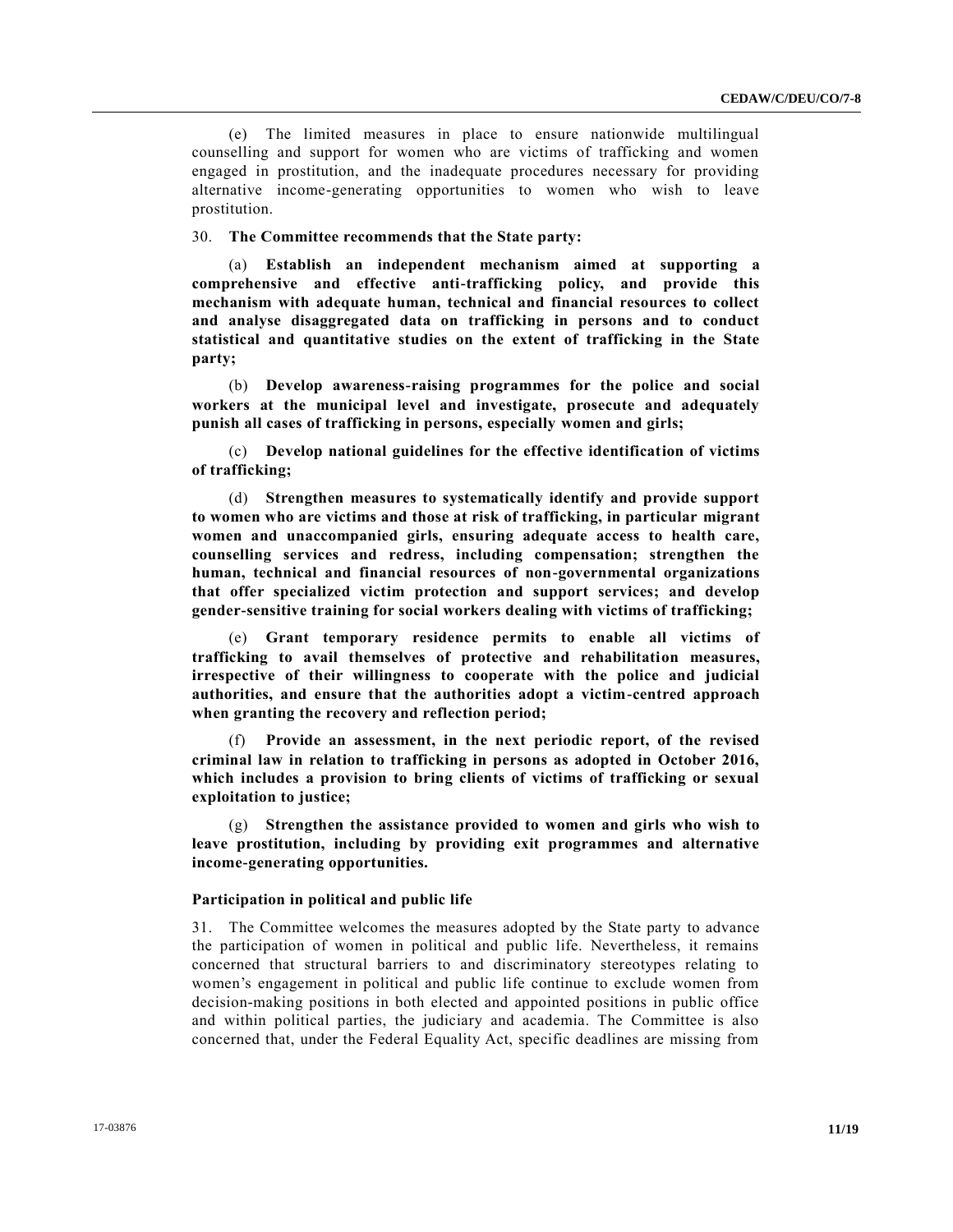gender equality plans. It also notes with concern the restricted scope of sanctioning powers and the legal standing in court proceedings of equal opportunities officers.

32. **The Committee reiterates its previous recommendations (see [CEDAW/C/](http://undocs.org/CEDAW/C/DEU/CO/6) [DEU/CO/6,](http://undocs.org/CEDAW/C/DEU/CO/6) para. 32) that the State party strengthen its efforts to increase the number of women in elected decision-making bodies at the federal and state levels and in appointed positions at the municipal level, with a view to achieving the equal representation of women and men in political and public life. It also recommends that awareness-raising campaigns be developed to enhance the understanding that the full, equal, free and democratic participation of women in political and public life is a requirement for the full implementation of women's human rights.** 

# **Education**

33. The Committee welcomes the measures taken by the State party to address discriminatory stereotypes in education. Nevertheless, it remains concerned that:

(a) Women's human rights have not been broadly integrated into educational curricula, plans and teaching materials in the State party and that only some federal states have adopted gender-sensitive teaching materials, including those that promote diversity and the protection of all minority groups;

(b) Women continue to prefer traditionally female-dominated fields of study and career paths and are underrepresented in certain fields of vocational education and training and of higher education, such as science, technology, engineering and mathematics;

(c) Women continue to be underrepresented in decision-making and senior management positions at all levels of the education system, notwithstanding the welcome measures that have been adopted at the university level;

(d) Refugee and asylum-seeking women and girls have limited access to integration and language courses, which are currently accessible to only refugees with prospects of remaining in the State party and/or recognized refugees.

# 34. **The Committee recommends that the State party:**

(a) **Encourage the further diversification of the educational choices of women and men and girls and boys, revise educational curricula at the state level to ensure the inclusion of women's human rights, ensure that gendersensitive teaching materials and teaching materials that promote diversity and the protection of all minority groups are available across all federal states and include a module on gender stereotypes in education within national teacher training programmes;**

(b) **Address discriminatory stereotypes and structural barriers that may deter girls from progressing beyond secondary education and enrolling in traditionally male-dominated fields of study, such as mathematics, information technology and science;**

(c) **Continue to promote and monitor the career development of women in the education system to ensure equal access to senior management positions at all levels of the education system and prevent hidden or indirect discrimination faced by women in this regard;**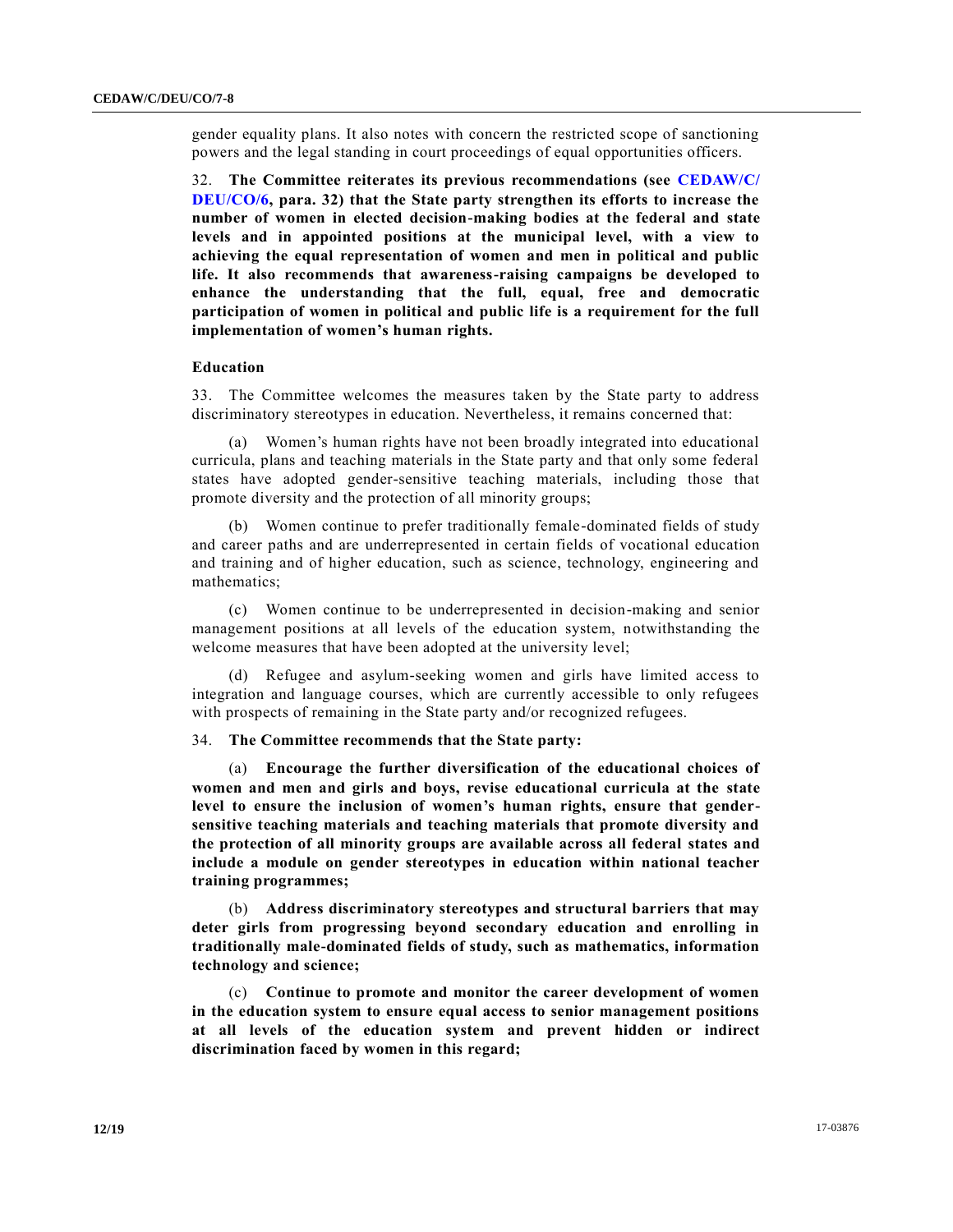# (d) **Ensure that all asylum-seeking and refugee children have access to language courses and integration programmes.**

### **Employment**

35. The Committee commends the State party on the wide-ranging measures taken to reconcile family and work life and to address the gender pay gap, and notes as positive the bill on equal pay. Nevertheless, it notes with concern:

(a) The fact that the prevailing gender pay gap (currently 21 per cent) in both the public and the private sector continues to have a negative impact on women's career development and pension benefits owing to insufficient effective implementation of legislation on the principle of equal pay for work of equal value;

(b) The persistence of horizontal and vertical occupational segregation, the concentration of women in the lower-paying service sectors and in temporary and part-time work owing to their traditional role as caregivers for children and the underrepresentation of women in managerial positions in companies;

(c) The gender pension gap, which was 53 per cent in 2016, with men receiving more than women in pension benefits;

(d) The limited access of migrant, refugee and asylum-seeking women and women with disabilities to the formal labour market;

(e) The prevailing negative stereotypes that mothers active in the labour market are confronted with; an income tax system for couples, depending on the combination of the tax collection categories; and social benefit provisions that may adversely affect the full professional integration in the labour market and the financial autonomy and security of women;

(f) The insufficient number of high-quality childcare facilities, notwithstanding the considerable efforts made in this regard.

36. **Reiterating its previous recommendations (see [CEDAW/C/DEU/CO/6,](http://undocs.org/CEDAW/C/DEU/CO/6) para. 40) the Committee recommends that the State party:** 

(a) **Strengthen its efforts to eliminate the gender wage gap and ensure equal opportunities for women and men in the labour market, including through the continued use of temporary special measures, with time-bound targets, in line with article 4 (1) of the Convention and the Committee's general recommendation No. 25; and adopt the bill on equal pay as a matter of priority;** 

(b) **Provide skills training and incentives to orient women to non-traditional professions, eliminate horizontal and vertical occupational segregation in the public and private sector, monitor the implementation of temporary special measures to enhance the representation of women in managerial positions in companies and encourage companies to create part-time opportunities in high-level positions;**

(c) **Strengthen the statutory pension as a means of ensuring a decent standard of living for retired women, and amend legislation to prevent a statutory, company or partially State-funded pension from being deducted from basic social security benefits for job seekers;**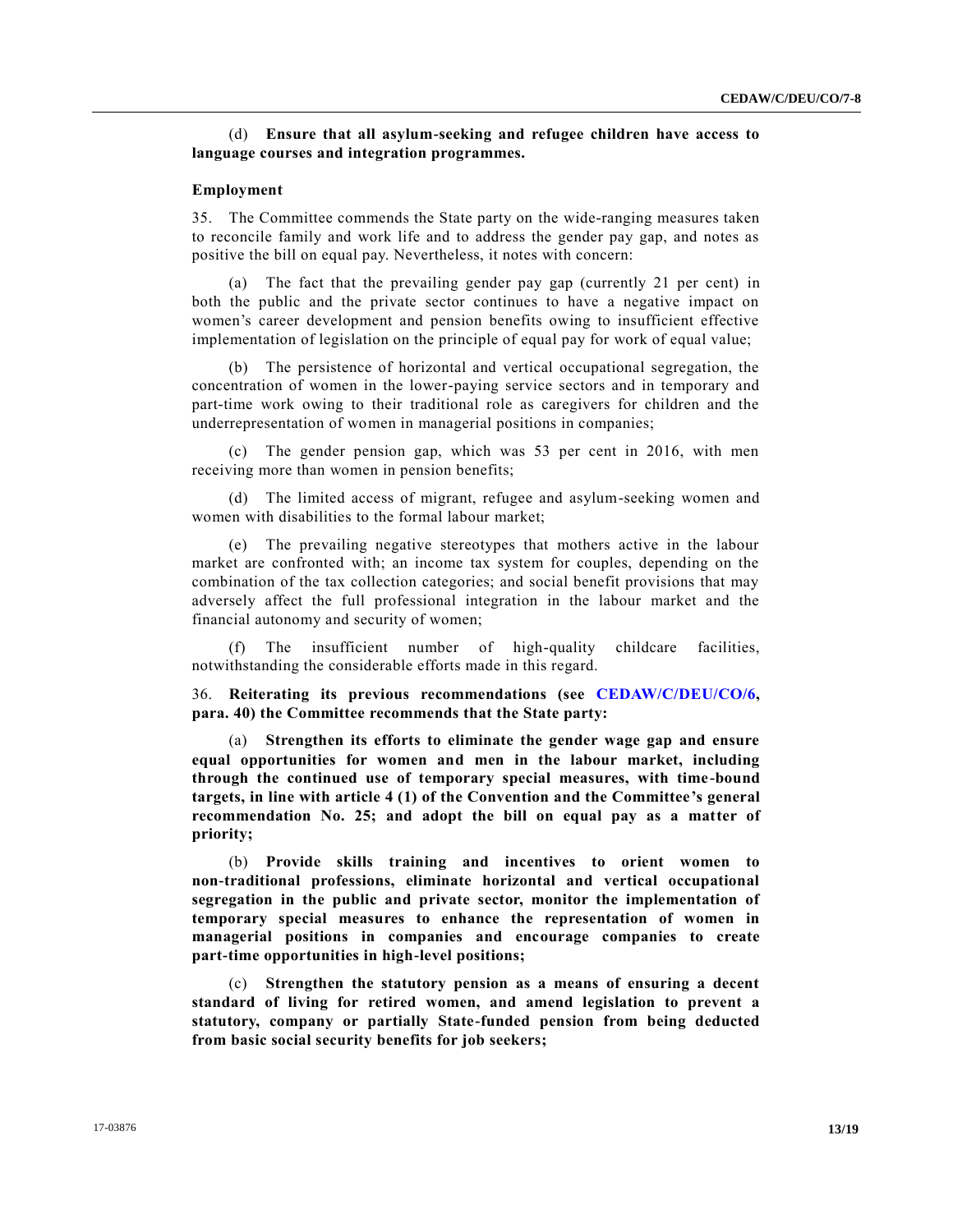(d) **Ensure that victims of sexual harassment in the workplace have access to effective mechanisms and remedies, and encourage employers to regularly review company culture to prevent the occurrence of such harassment;** 

(e) **Continue to effectively implement the European Social Fund programme "Strong careers: mothers with a migration background start out"; take into account the needs of other disadvantaged groups of women, especially women with disabilities; and introduce targeted measures to create additional employment opportunities for these women;**

(f) **Strengthen awareness-raising campaigns to address the prevailing negative stereotypes limiting mothers' integration in the labour market, and review the tax system and social benefit provisions that, depending on the applied combination of the tax collection categories, penalize the full participation of women in employment;**

(g) **Introduce adequate staffing ratios for day-care centres, ensuring high-quality and reliable after-school care for children, and increase all-daycare options.**

#### **Health**

37. The Committee welcomes the measures adopted by the State party to integrate a gender perspective into all health sector programmes. Nevertheless, the Committee remains concerned about:

(a) The disparities among federal states in the access to affordable contraceptives of women living in poverty;

(b) In accordance with section 218a (1) of the Criminal Code, the subjection of women who wish to have an abortion on request to mandatory counselling and a mandatory three-day waiting period (which the World Health Organization has declared to be medically unnecessary), and the fact that abortion in such cases is not paid for by health insurance (although in special cases, and after means testing, abortion may be covered in accordance with the Act on Pregnancies in Conflict Situations);

(c) The difficulty that undocumented migrants have in gaining access to non-emergency health care, while attempts to obtain the documentation necessary for non-emergency health services often lead to the claimant being reported to the authorities and subsequently deported.

38. **In line with its general recommendation No. 24 (1999) on women and health, the Committee recommends that the State party:**

(a) **Ensure that modern contraceptives are accessible, affordable and available throughout the territory of the State party to all women and girls, in particular those living in poverty and/or in remote areas;**

(b) **Ensure access to safe abortion without subjecting women to mandatory counselling and a three-day waiting period, which the World Health Organization has declared to be medically unnecessary, and ensure that such procedures are reimbursed through health insurance;**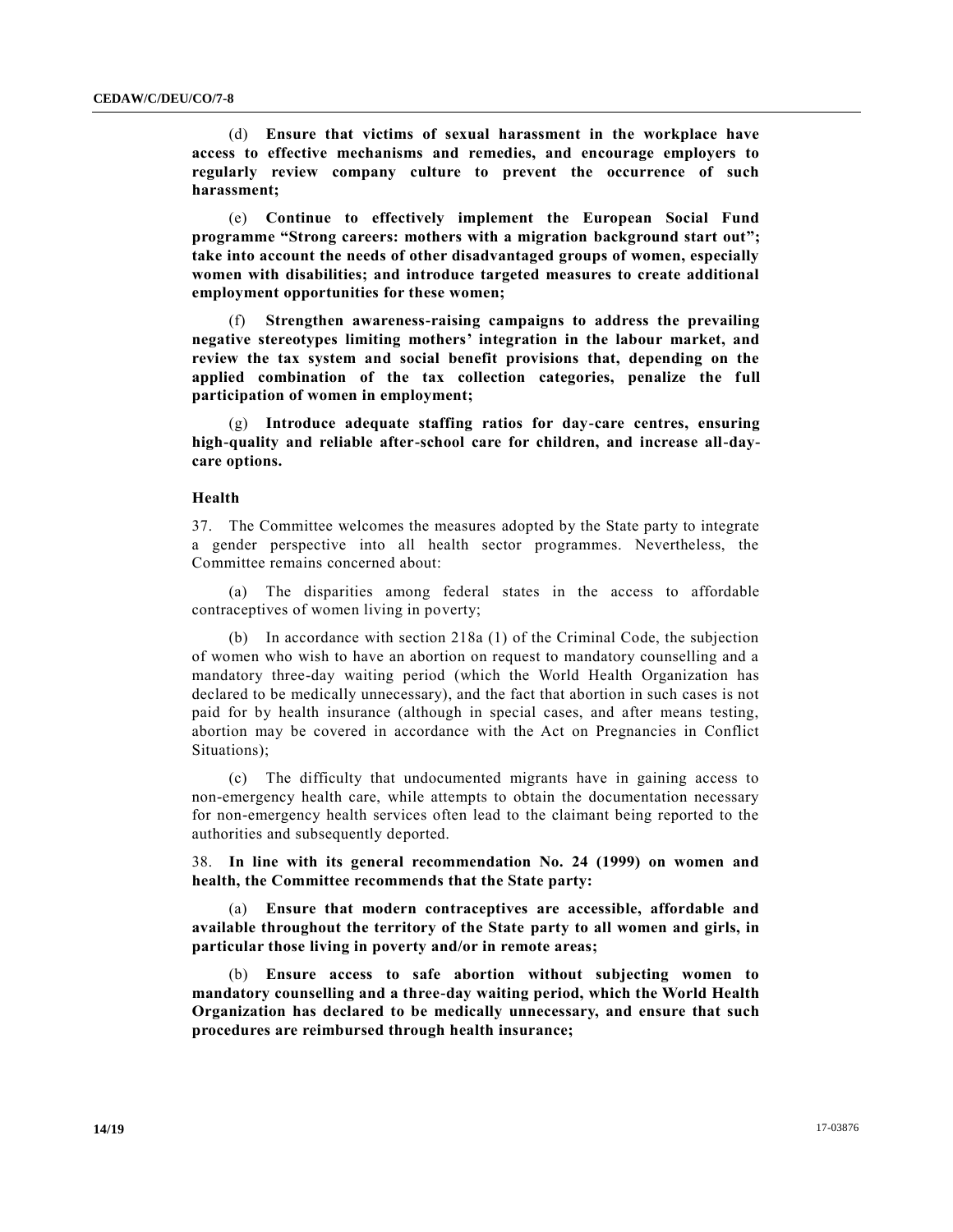(c) **Consider the repeal or amendment of section 87 of the Residence Act, and ensure that undocumented migrants are given the same rights to gain access to the documentation necessary for non-emergency health services without the risk of being reported to the authorities and subsequently deported.**

### **Economic empowerment of women**

39. The Committee notes as positive the significant investment in the development of childcare facilities, which has improved the compatibility of work and family life in the State party. Nevertheless, the Committee remains concerned that:

(a) Women, in particular single mothers, older women, migrant women and women with disabilities, continue to be disproportionately affected by poverty;

(b) A significant number of parents, predominantly fathers, fail to pay child maintenance, and the often limited and onerous access to maintenance advances are one reason that single-female-headed households are at considerable risk of falling into poverty;

(c) Limited data are available on the economic consequences of divorce on women.

40. **The Committee recommends that the State party:**

(a) **Adopt a national poverty-reduction strategy with a focus on the most disadvantaged and vulnerable groups of women, integrating a human rights and gender-based approach and ensuring that the development and implementation of the strategy are fully inclusive, and encourage the active participation of women;**

(b) **Design a sustainable system of child maintenance payment and introduce a means-tested child allowance along with minimum maintenance payments for children after their parents separate or divorce;** 

(c) **Conduct research and collect disaggregated data to assess the economic impact of divorce on women with a view to adopting public policies and programmes to improve their economic situation.**

### **Rural women**

41. The Committee appreciates the written information provided by the State party following the dialogue on rural women. It notes as positive the support provided to the Association of Women in Agriculture since 2010 through conferences and awareness-raising programmes on the gender pay gap, and the various initiatives to promote diversification in agriculture. Nevertheless, it is concerned that:

(a) The gender pay gap in rural areas remains higher than in urban areas;

(b) Inadequate infrastructure, especially in relation to care and welfare, and demographic change and rural migration, may lead to poverty and social exclusion for women, in particular single mothers and older persons.

# 42. **The Committee recommends that the State party:**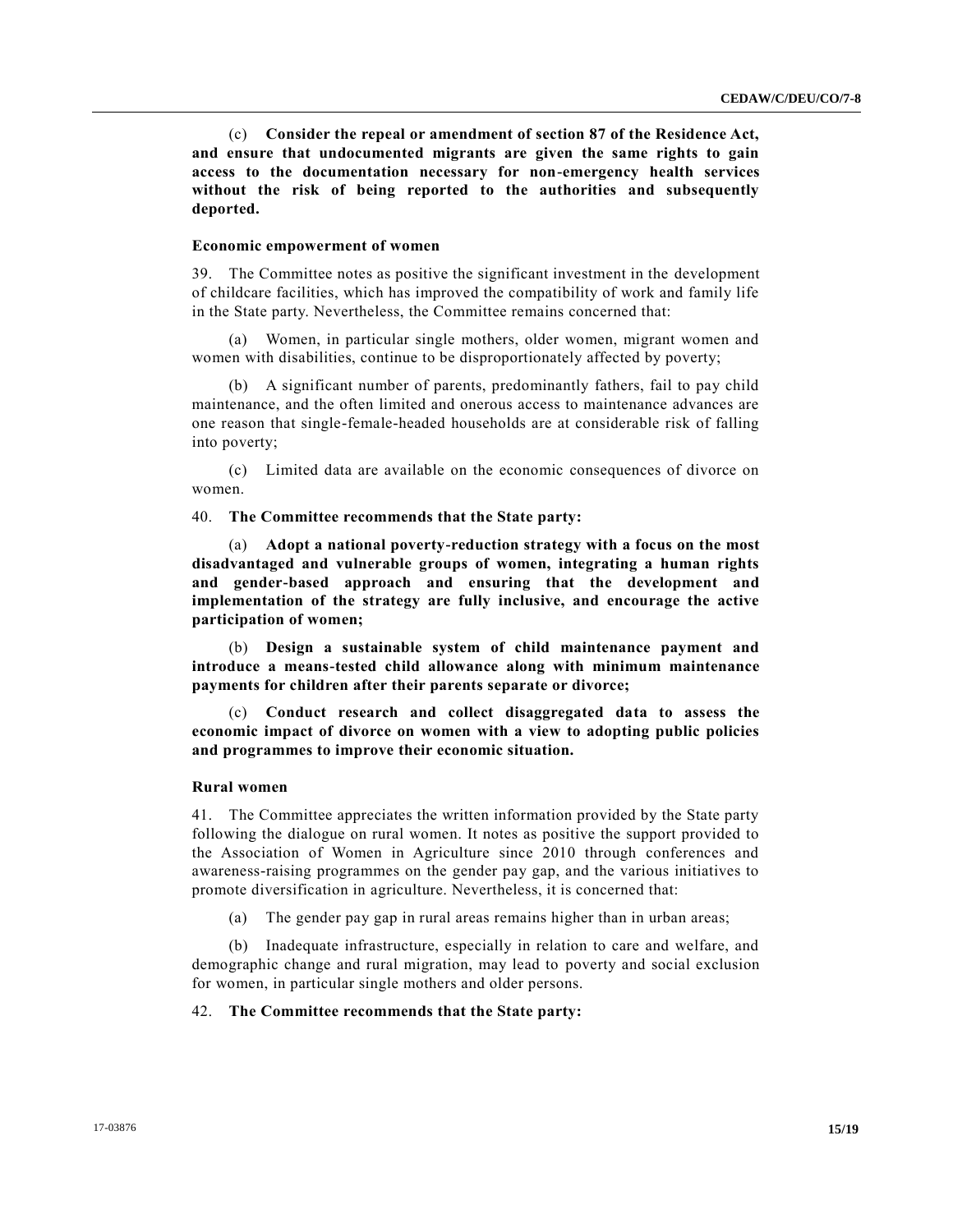(a) **Address the considerable gender pay gap between rural men and women, and promote the economic empowerment of rural women, in particular women farmers, and ensure their access to and control over land and their access to credit facilities;** 

(b) **Ensure that adequate childcare infrastructure is in place, provide training opportunities as a means of increasing diversification and alternative forms of employment to encourage young women to stay in rural areas and increase the supply of care services for older persons.**

# **Disadvantaged groups of women**

#### *Migrant and minority women*

43. The Committee notes the efforts of the State party to facilitate the integration of migrant women, especially Muslim and ethnic minority women. Nevertheless, it notes with concern that migrant and minority women continue to be at risk of experiencing intersecting forms of discrimination in access to political life, education, employment and health care.

44. **The Committee recommends that the State party take effective measures to eliminate discrimination against migrant and minority women, in society at large and within their communities, by developing awareness-raising campaigns and engaging with the media to prevent intersecting forms of discrimination against these women.**

# *Transgender women*

45. The Committee notes as positive the establishment of an inter-ministerial working group on intersexuality/transsexuality, and the possible revision of the Transgender Act. Nevertheless, it is concerned about:

(a) The burdensome conditions set for gender reassignment treatment for transgender women (namely, the requirement of two experts' reports and the lengthy period of 12 to 18 months of treatment, often experienced as psychopathologization) required before gender reassignment can be granted, and the unreasonable barriers set up by health insurance companies regarding the coverage of the costs of such treatment;

(b) Incidents of discrimination against transgender women.

# 46. **The Committee recommends that the State party:**

(a) **Revise the Transgender Act to harmonize it with international standards of non-discrimination and to alleviate and simplify the conditions under which gender reassignment treatment can be obtained, and ensure that health insurance companies reimburse the costs for such interventions without unreasonable barriers;**

(b) **Strengthen efforts to eliminate discrimination against transgender persons, including through awareness-raising campaigns and appropriate training for police officers and the judiciary.**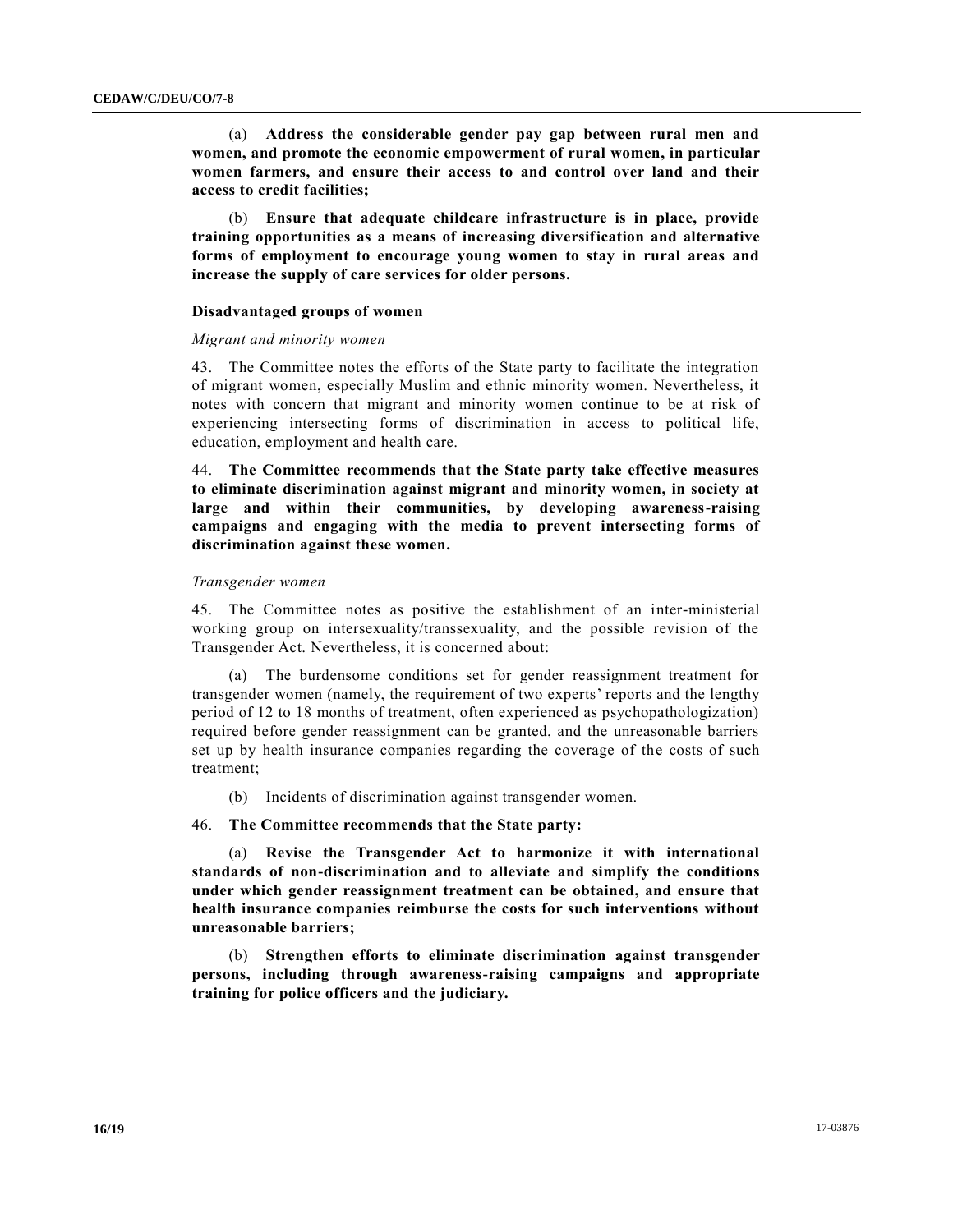# **Refugee and asylum-seeking women**

47. While commending the State party for the significant efforts made to rece ive asylum seekers and refugees, and the integration measures that have been taken, the Committee is concerned that:

(a) The suspension until March 2018 of the right to family reunification of those persons who have been granted subsidiary protection may have a negative impact on women and girls;

(b) Integration measures, while impressive, do not fully address the needs of all asylum-seeking and refugee women, in particular in relation to social and labour integration;

(c) Notwithstanding a considerable increase in staff at the Federal Office for Migration and Refugees, significant backlogs are hindering both the registration of and decision-making on asylum claims.

48. **In line with its general recommendation No. 32 (2014) on the genderrelated dimensions of refugee status, asylum, nationality and statelessness of women and general recommendation No. 30 (2013) on women in conflict prevention, conflict and post-conflict situations, the Committee recommends that the State party:**

(a) **Review the decision to postpone family reunification for subsidiary protection beneficiaries, given that it is an important legal and safe pathway to ensuring integration, in particular for vulnerable women and girls;**

(b) **Incorporate into national law the provisions of European Union asylum legislation in relation to reception conditions and asylum procedures, reflecting the specific needs of particularly vulnerable refugee and asylumseeking women in all measures relating to integration;** 

(c) **Ensure that the Federal Office for Migration and Refugees is adequately resourced to deal with the significant backlogs that it is currently facing, and ensure that the specific needs of vulnerable groups of asylum seekers and refugees, including women and girls, arriving in the State party are addressed as a priority concern throughout the asylum process.**

# **Marriage and family relations**

49. The Committee is concerned about:

(a) The default rule of joint parental authority, which may lead to a reduction in child maintenance orders with no mechanism to ensure that shared custody is indeed practised and that the orders reflect the reality of the time and cost allocation between parents;

(b) The provisions outlined in the legislation on the marital property regime acquired during marriage, which do not consider the often increased earning potential and human capital of men during marriage, and thus fail to provide sufficient support for women, who may be exposed to poverty owing to their unpaid care responsibilities;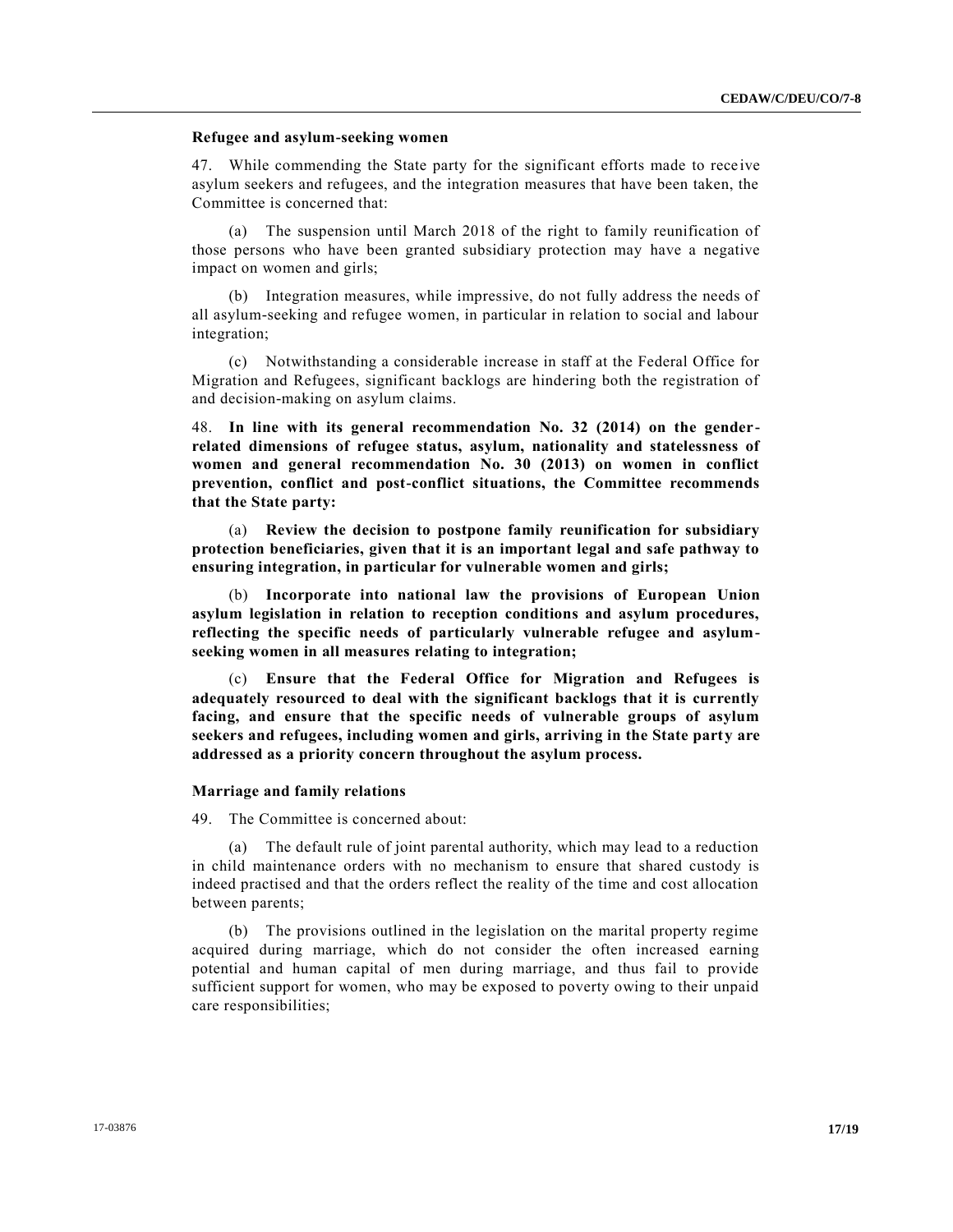(c) The income tax allowances for families, which lower the tax burden (depending on the chosen tax collection category), but widen the gap in the tax wedge between the first and the second earner, with little overall impact on the labour supply or poverty reduction, thus presenting little incentive for women in a family with children to enter the labour market;

(d) The lack of a State compensation scheme to provide justice and redress to the group of women who divorced in the former German Democratic Republic and for whom recognition of their life employment period of up to 40 years has reportedly been denied under the Unification Treaty and the Pension Transfer Act.

50. **The Committee recommends that the State party:**

(a) **Establish a monitoring mechanism to ensure that shared custody is practised and that child maintenance orders reflect the reality in relation to the time and cost allocation between parents;**

(b) **Ensure that single-female-headed households are not penalized owing to protracted time out of work as a result of women's care responsibilities;** 

(c) **Eliminate income tax allowances for families that lower the tax burden but widen the gap in the tax wedge between the first and the second earner, and introduce incentives to encourage women who live in families to enter the labour market;**

(d) **Establish a State compensation scheme to provide redress by supplementing the pensions of women who divorced in the former German Democratic Republic.**

#### **Beijing Declaration and Platform for Action**

51. **The Committee calls upon the State party to use the Beijing Declaration and Platform for Action in its efforts to implement the provisions of the Convention.**

#### **2030 Agenda for Sustainable Development**

52. **The Committee calls for the realization of substantive gender equality, in accordance with the provisions of the Convention, throughout the process of implementation of the 2030 Agenda for Sustainable Development.**

### **Dissemination**

53. **The Committee requests the State party to ensure the timely dissemination of the present concluding observations, in the official language of the State party, to the relevant State institutions at all levels (federal and state), in particular to the Bundestag, the Bundesrat, the parliaments of the federal states and federal and state ministries and courts, to enable their full implementation.**